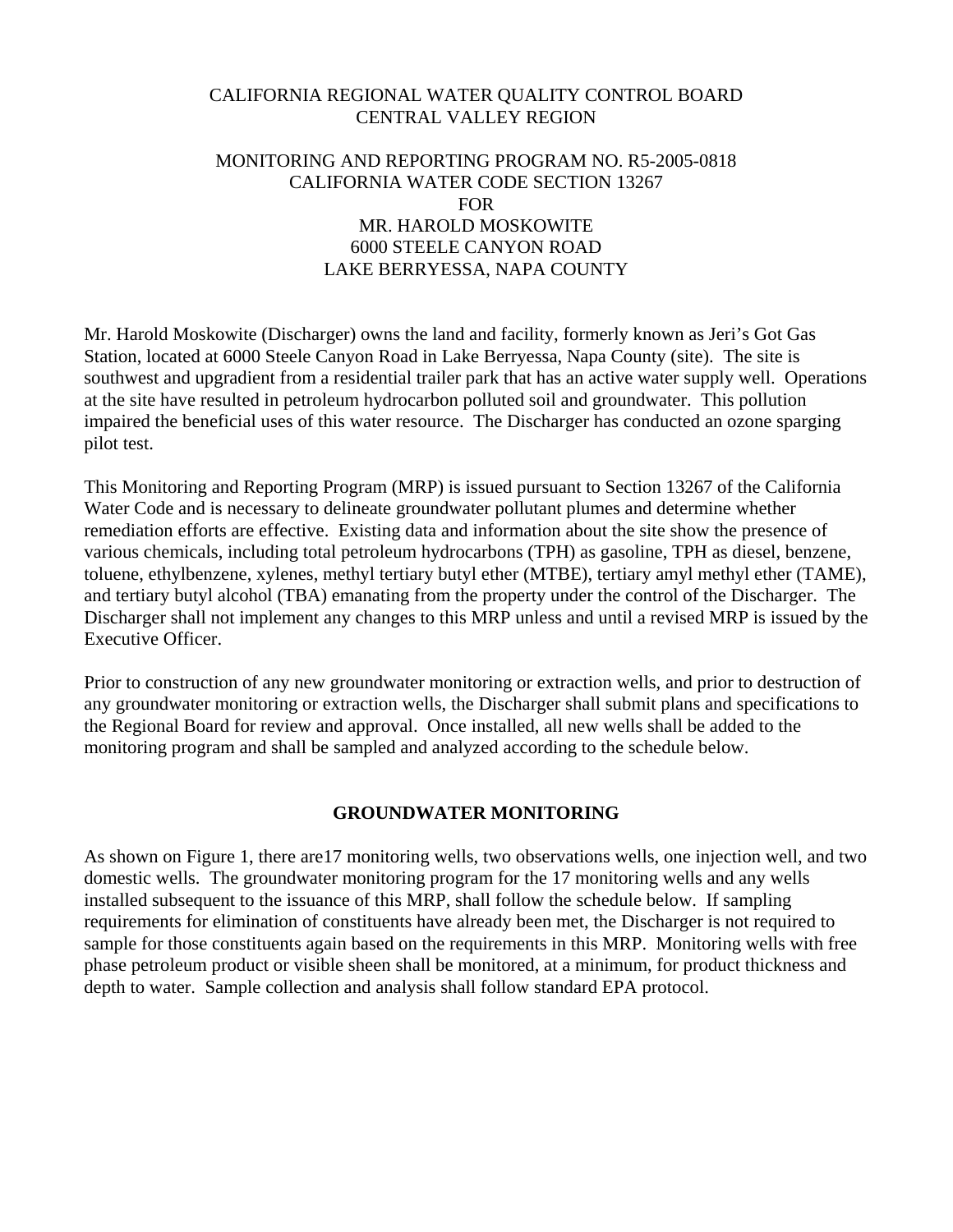|                             |                              |                                             | <b>Sampling</b>  |
|-----------------------------|------------------------------|---------------------------------------------|------------------|
| <b>Constituents</b>         | <b>EPA Analytical Method</b> | <b>Maximum Practical Quantitation Limit</b> | <b>Frequency</b> |
| Depth to Groundwater        |                              | ---                                         | Quarterly        |
| TPH as Gasoline             | 8015M                        | 50                                          | <b>Ouarterly</b> |
| TPH as Diesel               | 8015M                        | 50                                          | Quarterly        |
| Benzene                     | 8020 or 8260B                | 0.5                                         | Quarterly        |
| Toluene                     | 8020 or 8260B                | 0.5                                         | Quarterly        |
| Ethylbenzene                | 8020 or 8260B                | 0.5                                         | Quarterly        |
| Xylene                      | 8020 or 8260B                | 0.5                                         | Quarterly        |
| Dissolved Lead <sup>2</sup> | 7421                         | 10                                          | Quarterly        |
| MTBE <sup>3</sup>           | 8260B                        | 0.5                                         | Quarterly        |
| $TBA^3$                     | 8260B                        | 5                                           | Quarterly        |
| TAME <sup>3</sup>           | 8260B                        | 0.5                                         | Quarterly        |
| DIPE <sup>3</sup>           | 8260B                        | 0.5                                         | Quarterly        |
| ETBE <sup>3</sup>           | 8260B                        | 0.5                                         | <b>Ouarterly</b> |
| Ethanol <sup>3</sup>        | 8260B                        | 50                                          | Quarterly        |
| Methanol $3$                | 8260B                        | 100                                         | Quarterly        |
|                             |                              |                                             |                  |

 $1$  For nondetectable results in micrograms per liter. All concentrations between the Method Detection Limit and the Practical Quantitation Limit shall be reported as trace.<br>If dissolved lead is detected, the Discharger shall perform verification sampling within 30 days of submittal of the

monitoring report. If lead pollution is verified, the Discharger shall continue quarterly monitoring for dissolved lead. If

the presence of dissolved lead is not confirmed, no further test is required.<br><sup>3</sup> Fuel oxygenates, including MTBE, TBA, TAME, di-isopropyl ether (DIPE), ethyl tertiary butyl ether (ETBE), ethanol and methanol shall be analyzed in all monitoring wells during two monitoring events in the first and third quarters. If results are nondetectable for fuel oxygenates for both sampling events, no further monitoring for oxygenates is required in that well. If a fuel oxygenate is detected, it shall be added to the quarterly monitoring program for the well in which it was detected.

## **REPORTING**

When reporting the data, the Discharger shall arrange the information in tabular form so that the date, the constituents, and the concentrations are readily discernible. The data shall be summarized in such a manner as to illustrate clearly the compliance with this Order. In addition, the Discharger shall notify the Regional Board within 48 hours of any unscheduled shutdown of any soil vapor and/or groundwater extraction system.

As required by the California Business and Professions Code Sections 6735, 7835, and 7835.1, all reports shall be prepared by a registered professional or their subordinate and signed by the registered professional.

The Discharger shall submit quarterly electronic data reports, which conform to the requirements of the California Code of Regulations, Title 23, Division 3, Chapter 30. The quarterly reports shall be submitted electronically over the internet to the Geotracker database system by the 1st day of the second month following the end of each calendar quarter by **1 February, 1 May, 1 August, and 1 November** until such time as the Executive Officer determines that the reports are no longer necessary.

Quarterly reports shall be submitted to the Regional Board by the **1st day of the second month following the end of each calendar quarter (i.e., by 1 February, 1 May, 1 August, and 1 November**)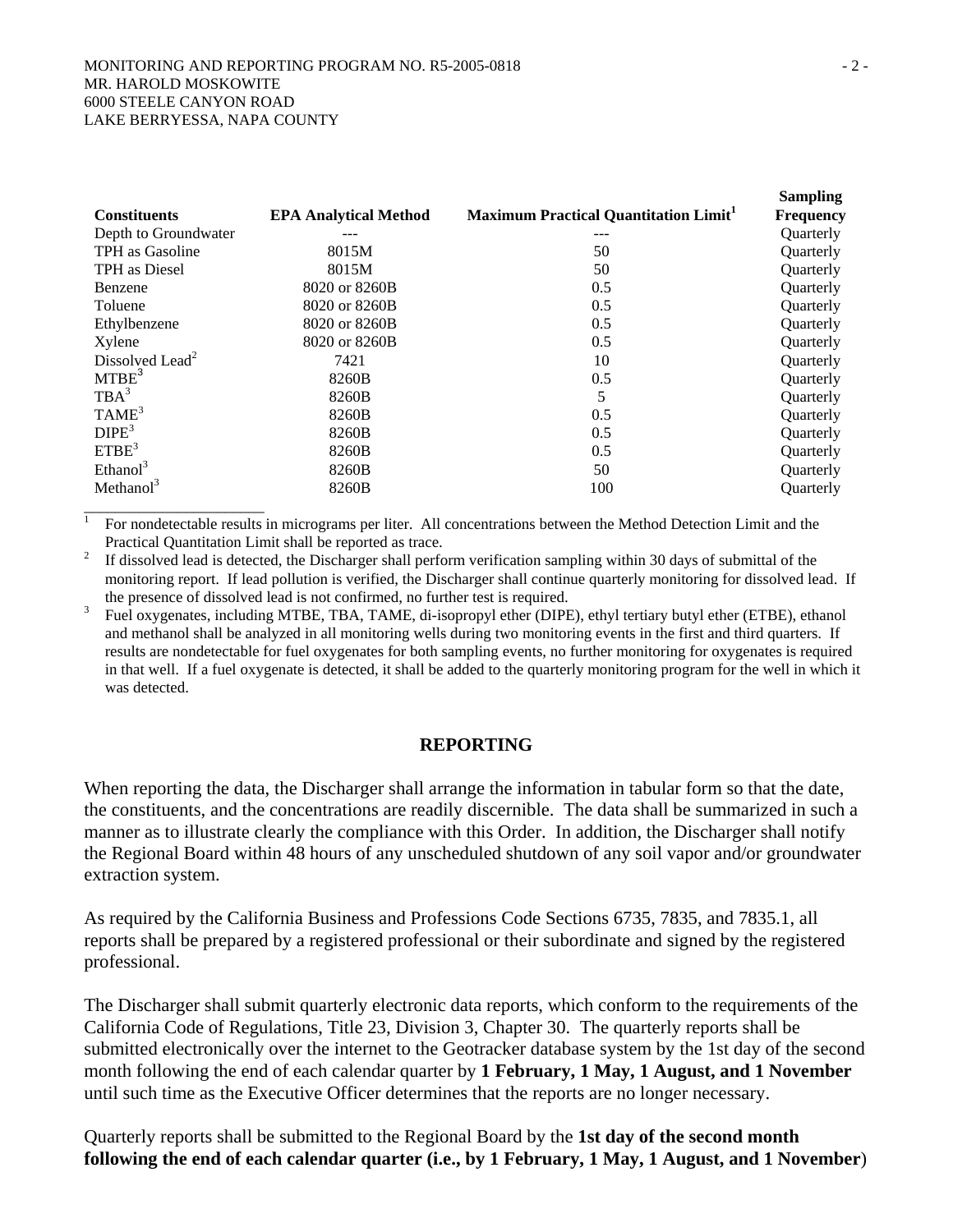until such time as the Executive Officer determines that the reports are no longer necessary. Each quarterly report shall include the following minimum information:

- (a) a description and discussion of the groundwater sampling event and results, including trends in the concentrations of pollutants and groundwater elevations in the wells, how and when samples were collected, and whether the pollutant plume(s) is delineated;
- (b) field logs that contain, at a minimum, water quality parameters measured before, during, and after purging, method of purging, depth of water, volume of water purged, etc.;
- (c) groundwater contour maps for all groundwater zones, if applicable;
- (d) isocontour pollutant concentration maps for all groundwater zones, if applicable;
- (e) a table showing well construction details such as well number, groundwater zone being monitored, coordinates (longitude and latitude), ground surface elevation, reference elevation, elevation of screen, elevation of bentonite, elevation of filter pack, and elevation of well bottom;
- (f) a table showing historical lateral and vertical (if applicable) flow directions and gradients;
- (g) cumulative data tables containing the water quality analytical results and depth to groundwater;
- (h) a copy of the laboratory analytical data report;
- (i) if applicable, the status of any ongoing remediation, including cumulative information on the mass of pollutant removed from the subsurface, system operating time, the effectiveness of the remediation system, and any field notes pertaining to the operation and maintenance of the system; and
- (j) if applicable, the reasons for and duration of all interruptions in the operation of any remediation system, and actions planned or taken to correct and prevent interruptions.

An Annual Report shall be submitted to the Regional Board by **1 February** of each year. This report shall contain an evaluation of the effectiveness and progress of the investigation and remediation, and may be combined with the fourth quarter monitoring report. The Annual Report shall contain the following minimum information:

- (a) both tabular and graphical summaries of all data obtained during the year;
- (b) groundwater contour maps and pollutant concentration maps containing all data obtained during the previous year;
- (c) a discussion of the long-term trends in the concentrations of the pollutants in the groundwater monitoring wells;